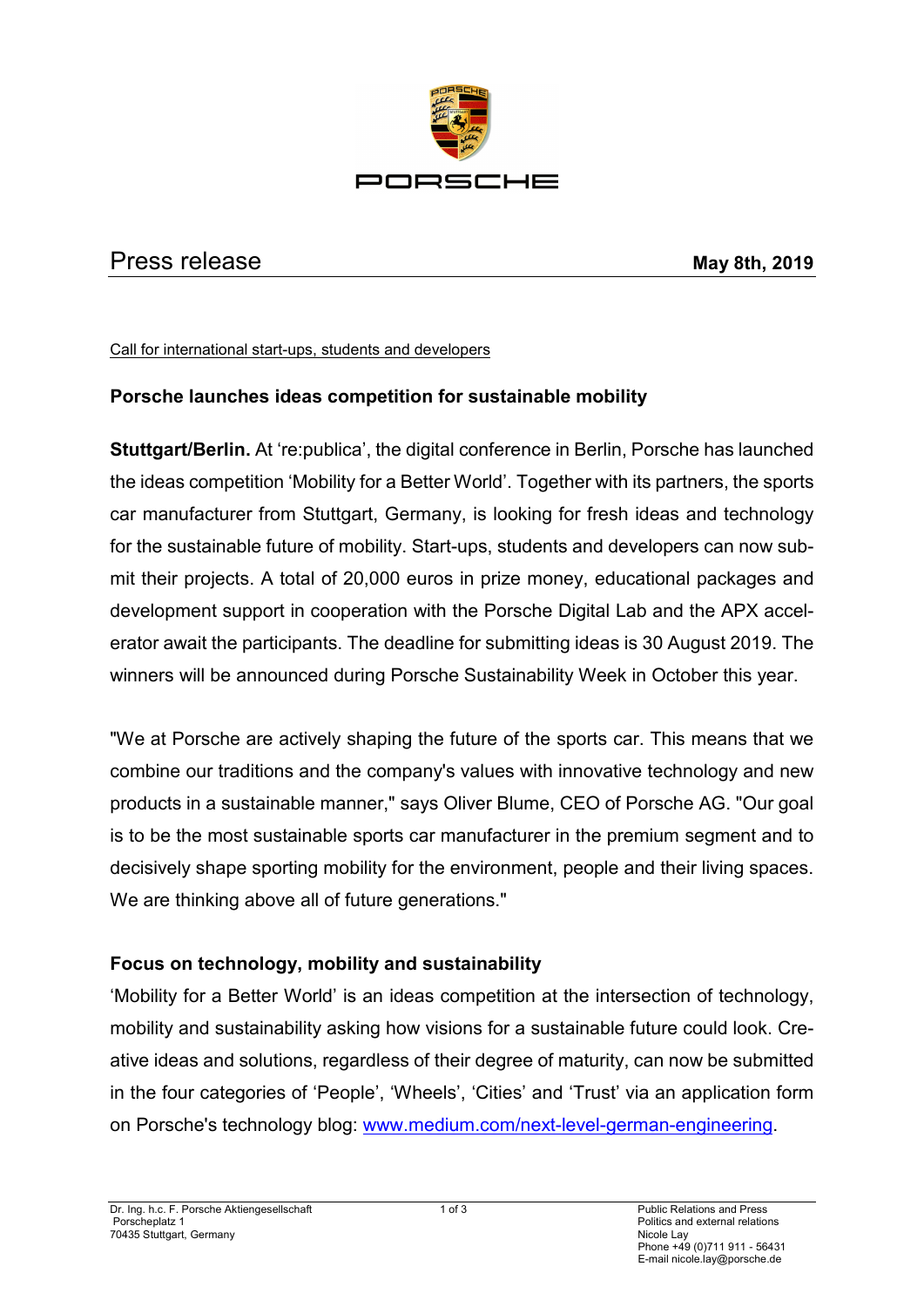The projects submitted will be evaluated by a jury of experts. This consists of Daniela Rathe (Head of Policy and External Relations at Porsche), Anja Hendel (Head of the Porsche Digital Lab), Thomas Bachem (Founder & Chancellor of CODE University of Applied Sciences), Robert Martin (Porsche Digital / APX), Franz W. Rother (Editor-in-Chief EDISON) and Patrick Bungard (Director Center for Advanced Sustainable Management at Cologne Business School and Managing Director M3TRIX).

The prizes for the four winners include 5,000 euros per category, a comprehensive educational package focusing on artificial intelligence (AI) and blockchain, as well as specific support from the Porsche Digital Lab and the Berlin Accelerator APX.

Participants aged 18 and over can apply, either as a team or as an individual and the ideas competition is being pitched internationally. Further information on the categories, partners and ideas will be published by Porsche in the coming weeks on its 'Next Level German Engineering' technology blog and on the Porsche Newsroom.

# **Strong Partners: CODE, APX, EDISON and the Porsche Digital Lab**

For the 'Mobility for a Better World' competition, the Stuttgart-based sports car manufacturer has won renowned support. The university partner is CODE Berlin, a private and completely new university for the digital pioneers of tomorrow. APX, the accelerator of Porsche and Axel Springer, represents founder and growth expertise, supporting start-ups in the early stages of their company foundation and accelerating their development. The Porsche Digital Lab focuses on testing new technology with a focus on Artificial Intelligence (AI), blockchain and the "Internet of things". The media partner of the ideas competition for sustainable mobility is EDISON, the platform for new mobility and smart living.

# **Porsche and Sustainability**

A responsible approach to people, the environment and society along the value chain, from suppliers to product recycling, is fundamental for Porsche and anchored in its corporate strategy. The aim is to introduce measures over the entire product lifecycle